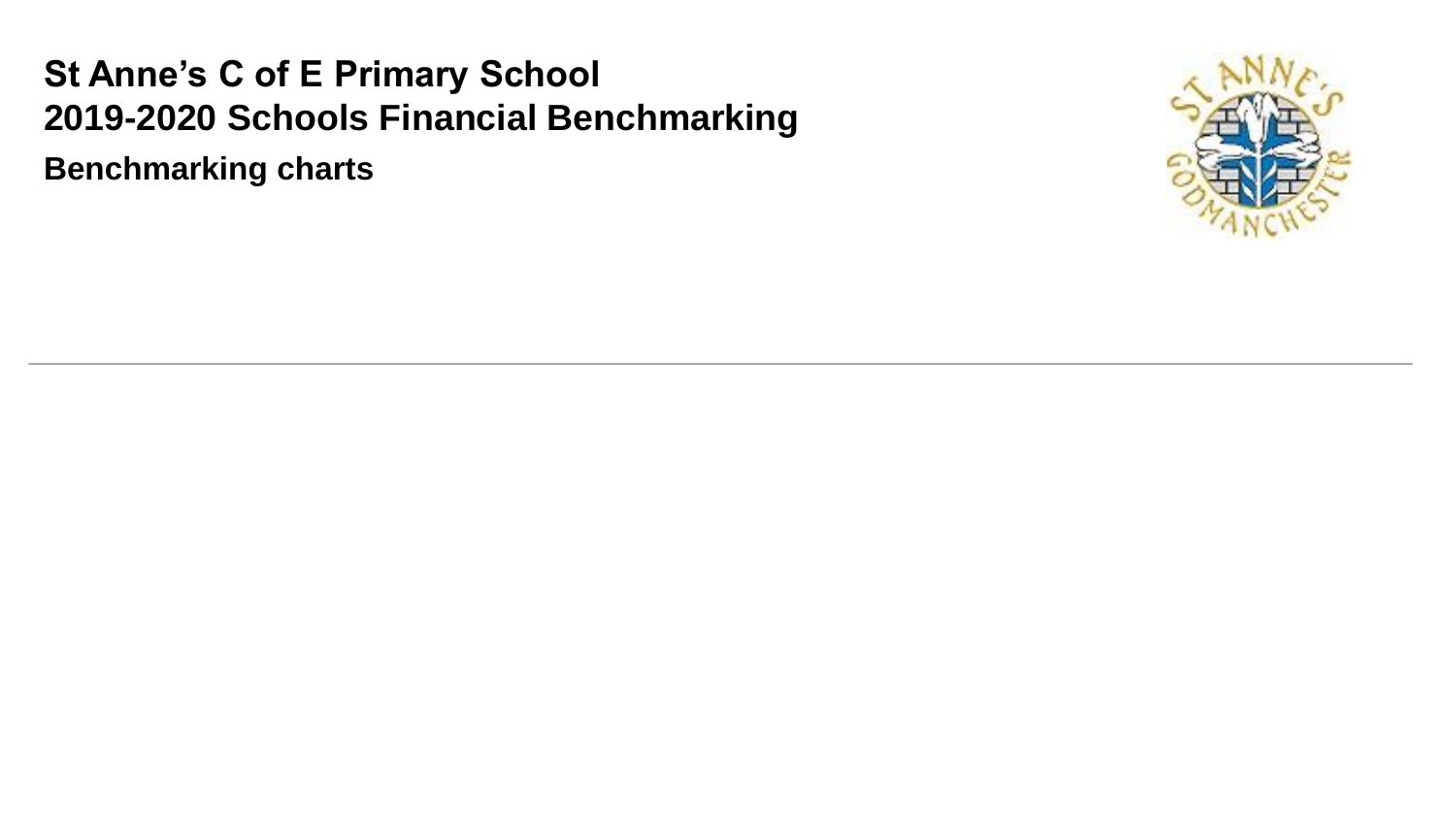### **School context data**

| <b>School name</b>                                           | <b>Local authority</b> | <b>School type</b>          | <b>Number of pupils</b> |
|--------------------------------------------------------------|------------------------|-----------------------------|-------------------------|
| Fenstanton And Hilton Primary<br>School                      | Cambridgeshire         | Community school            | 238                     |
| <b>Houghton Primary School</b>                               | Cambridgeshire         | Community school            | 190                     |
| Alconbury Cofe Primary School                                | Cambridgeshire         | Voluntary controlled school | 195.5                   |
| Duxford Church Of England<br><b>Community Primary School</b> | Cambridgeshire         | Voluntary controlled school | 214                     |
| St Anne's Cofe Primary School                                | Cambridgeshire         | Voluntary aided school      | 206                     |
| Holywell Cofe Primary School                                 | Cambridgeshire         | Voluntary controlled school | 202                     |
| Godmanchester Bridge Academy                                 | Cambridgeshire         | Academy sponsor led         | 148                     |

The above local primary schools have been selected as a comparison based on their pupil numbers, Godmanchester Bridge Academy has also been selected as our neighbouring school however lower pupil numbers are on roll in addition academy status therefore funding and accounting conventions differ.

Holywell are rated as an Outstanding school, all other comparison schools are rated as Good apart from Fenstanton who requires Improvement.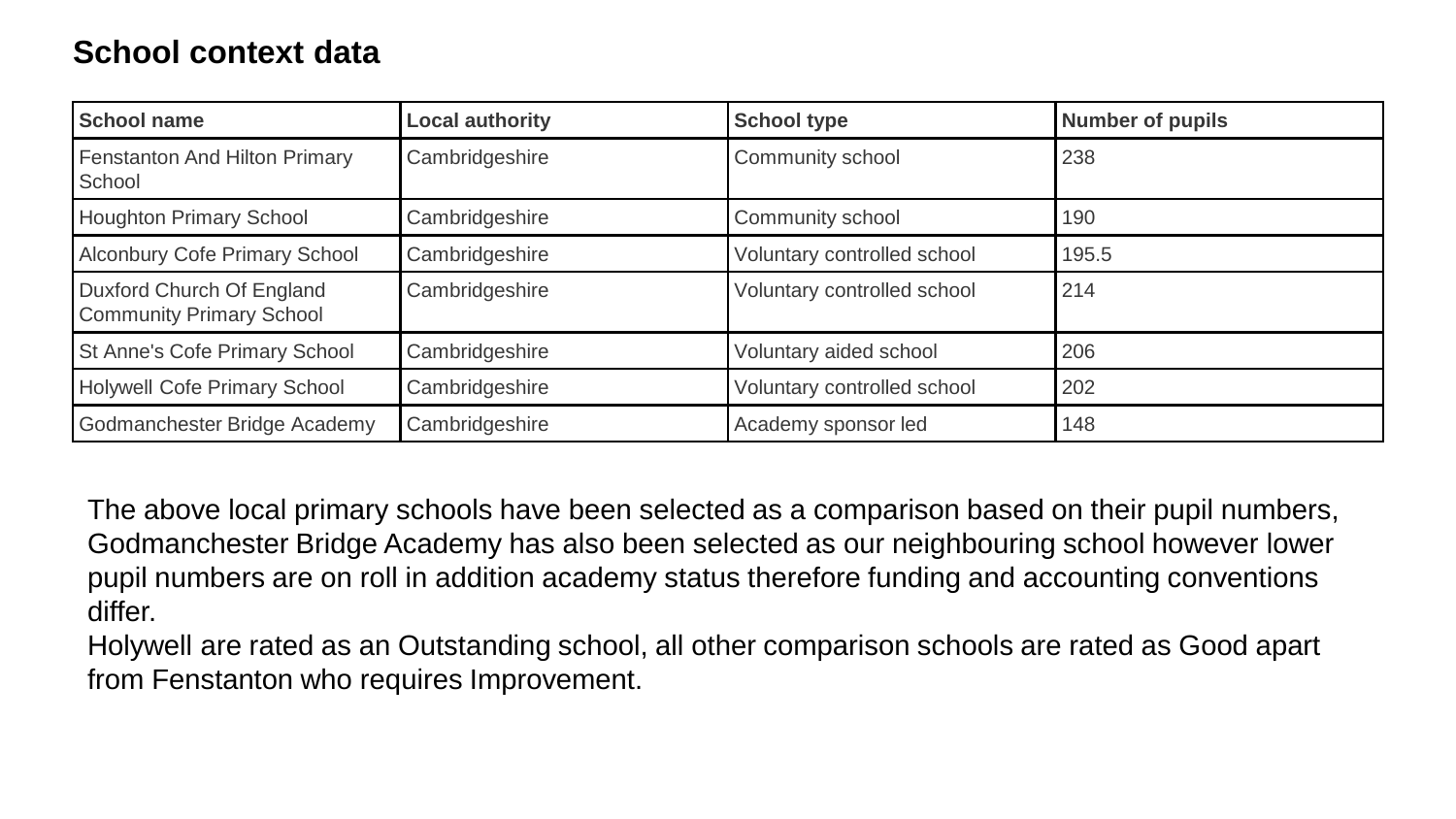### **Total expenditure (Absolute total)**

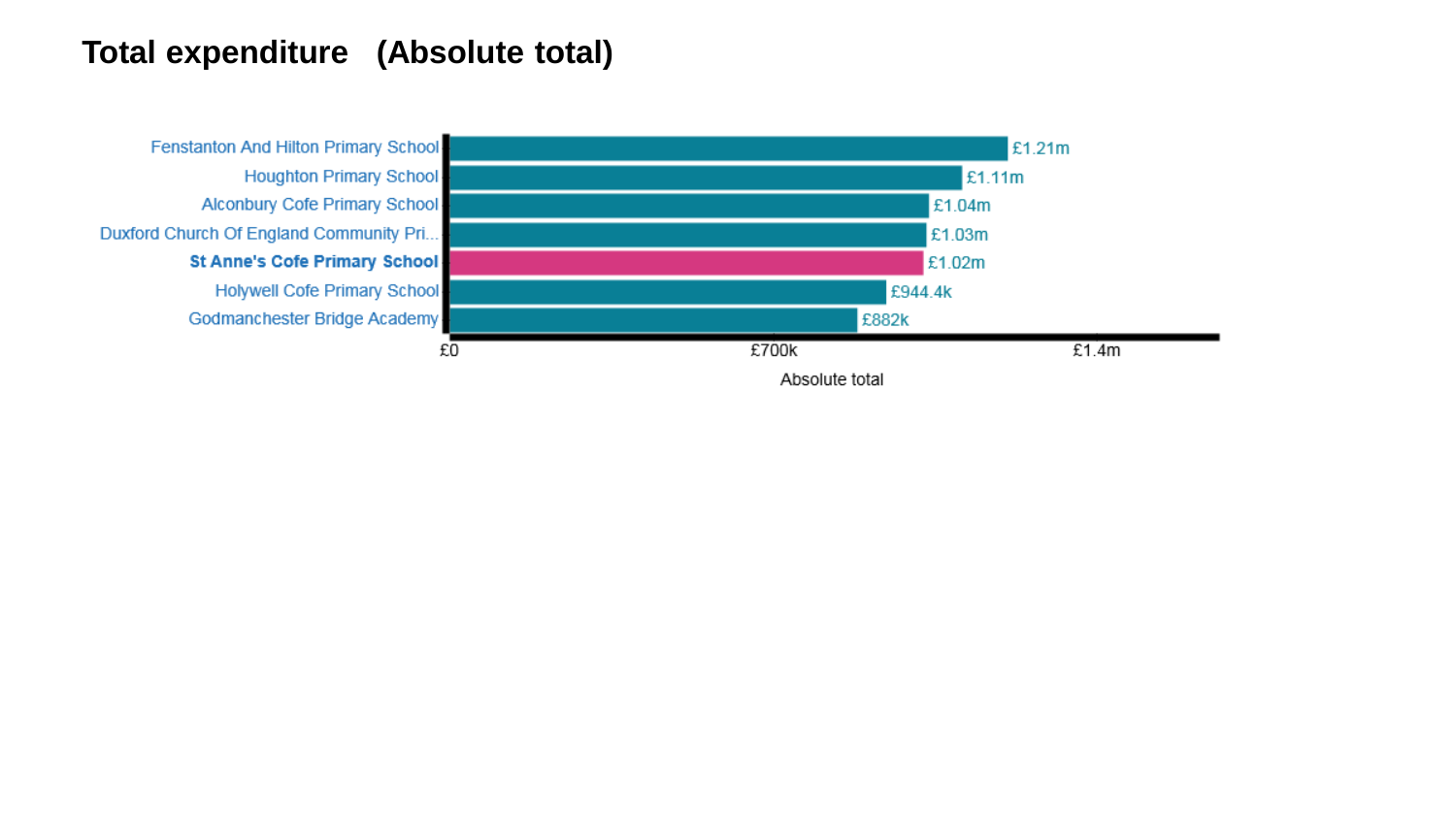### **Staff total (Absolute total)**



#### **Total number of teachers (Full Time Equivalent)**

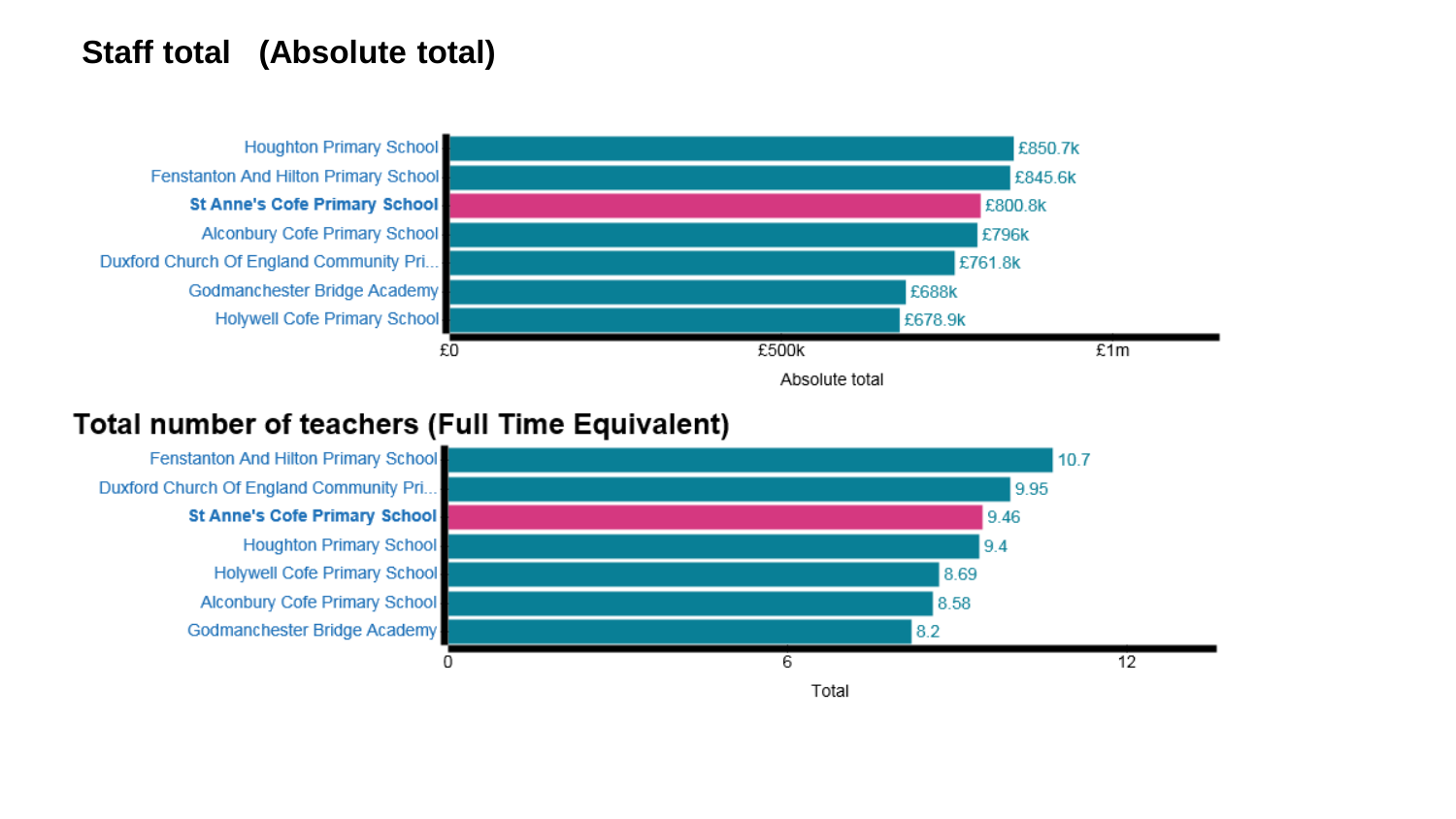## **Supply staff (Absolute total)**



The above figure includes teacher supply for absence due to sickness and training release however it also covers additional budgeted TA supply for intervention sessions held before school for reading and smart moves funded by Pupil Premium.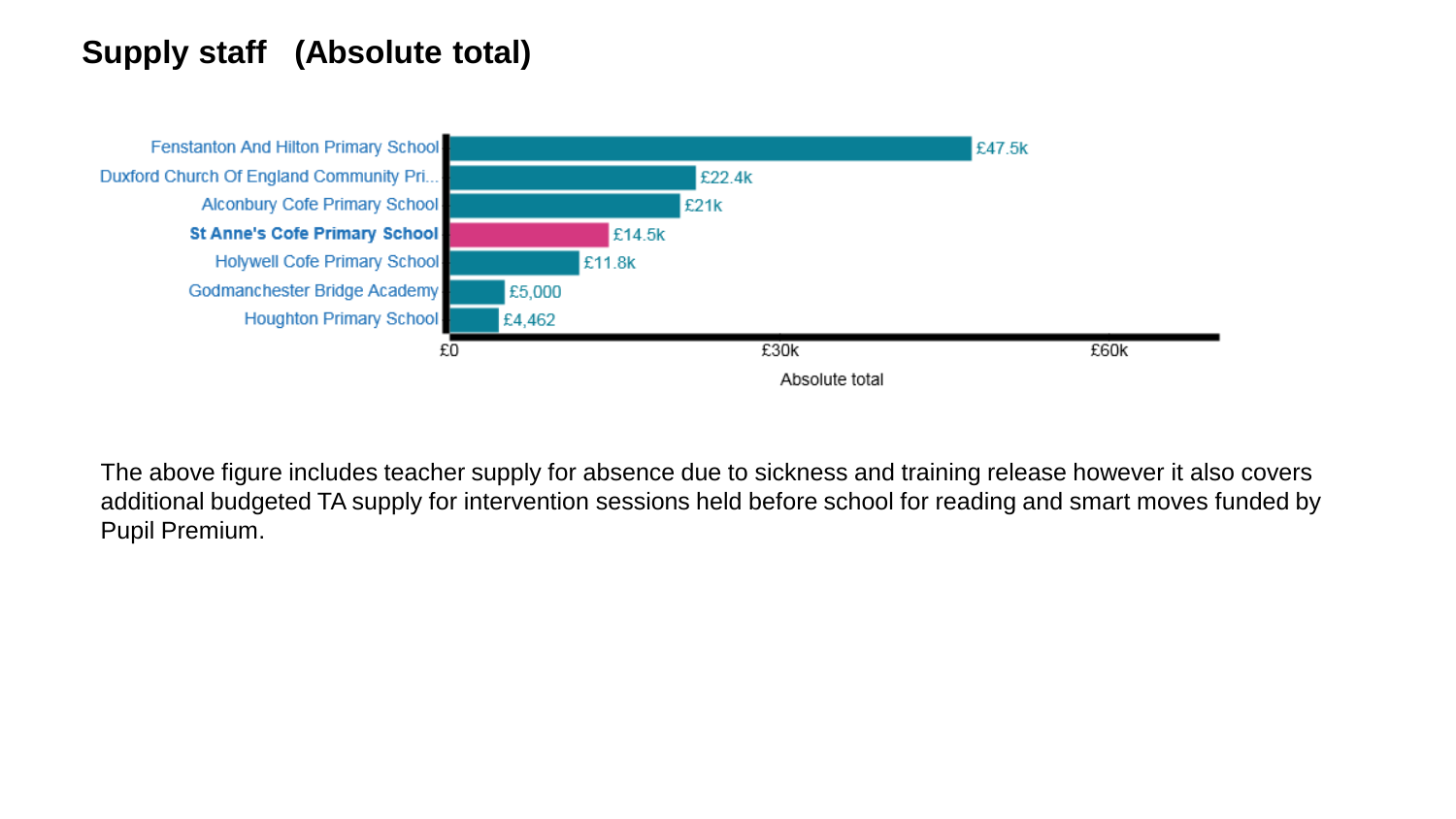### **Education support staff (Absolute total) Houghton**



#### **Teaching assistants (Full Time Equivalent)**



Primary School have a significantly higher proportion of SEN pupils and received £95K in additional SEN funding in comparison St Anne's received £12K. St Anne's receive the lowest amount of funding for SEN apart from Fenstanton. **Counselling** and pastoral support staff are included in the total education support staff.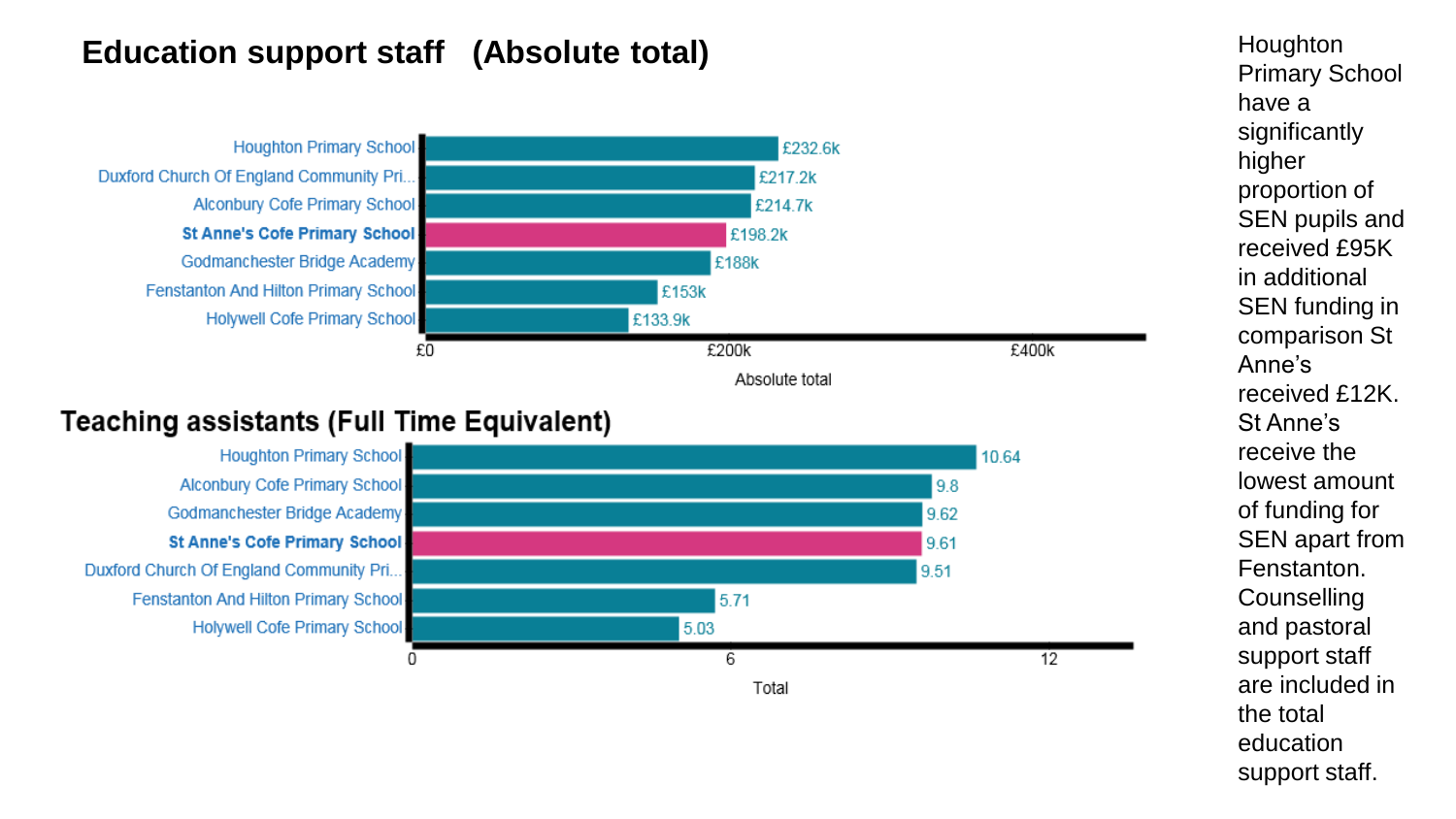### **Administrative and clerical staff (Absolute total)**



It was noted from 2018/19 that the administrative staff costs were higher compared to other schools based on pupil numbers and following a review changes have been implemented to reduce staffing levels. A further review post COVID due to necessary changes in working practices has also lead to a further reduction in administrative and clerical hours.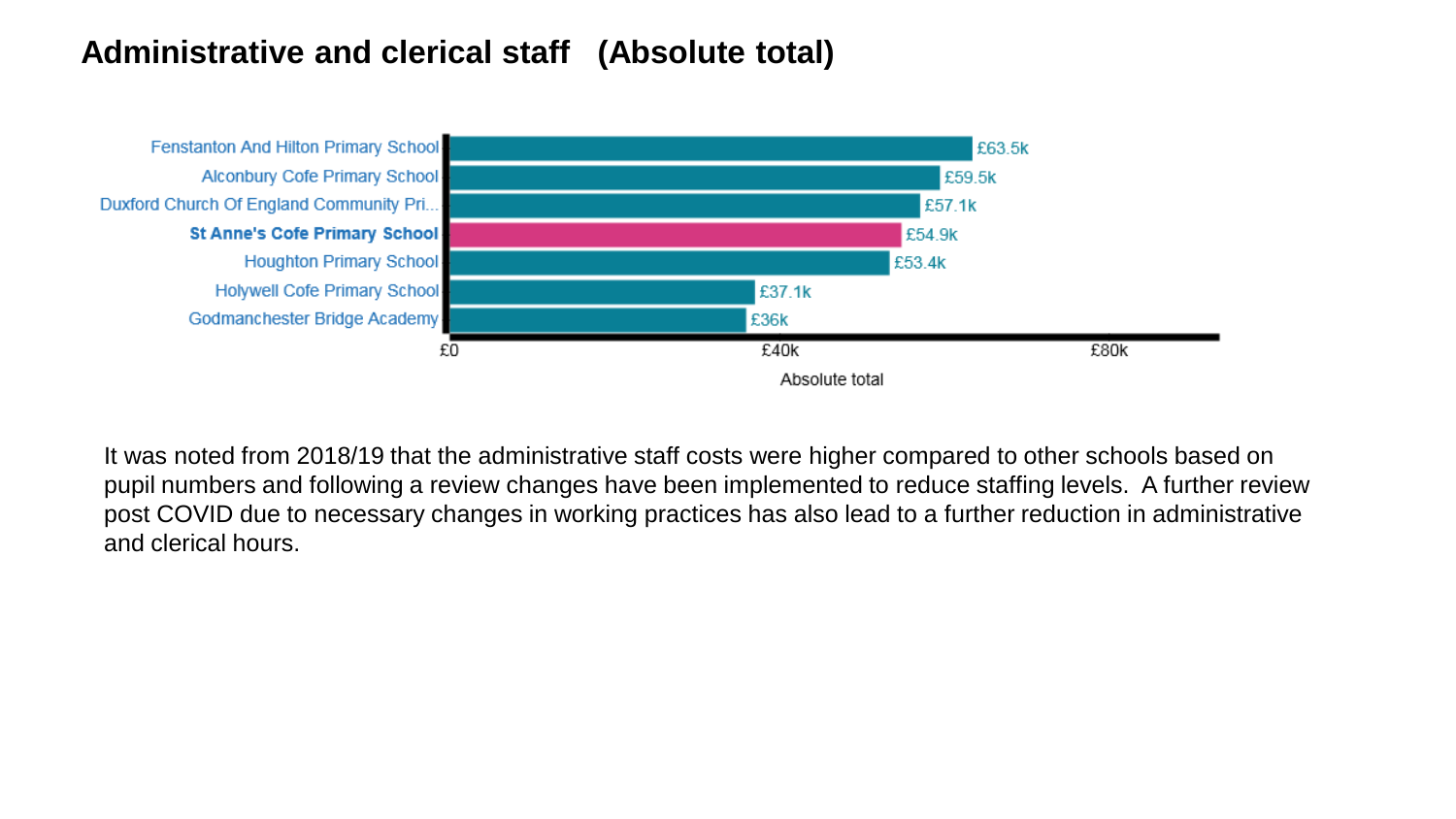### **Catering expenditure (Absolute total)**



St Anne's and Duxford are the only schools that have in-house catering, the remaining comparison schools buy in catering from a 3rd party. Based on pupil numbers cost per head equates to £1.33 and Duxford £1.38, Duxford currently spend a little less on staff but more on catering supplies however this could include supply or casual staff.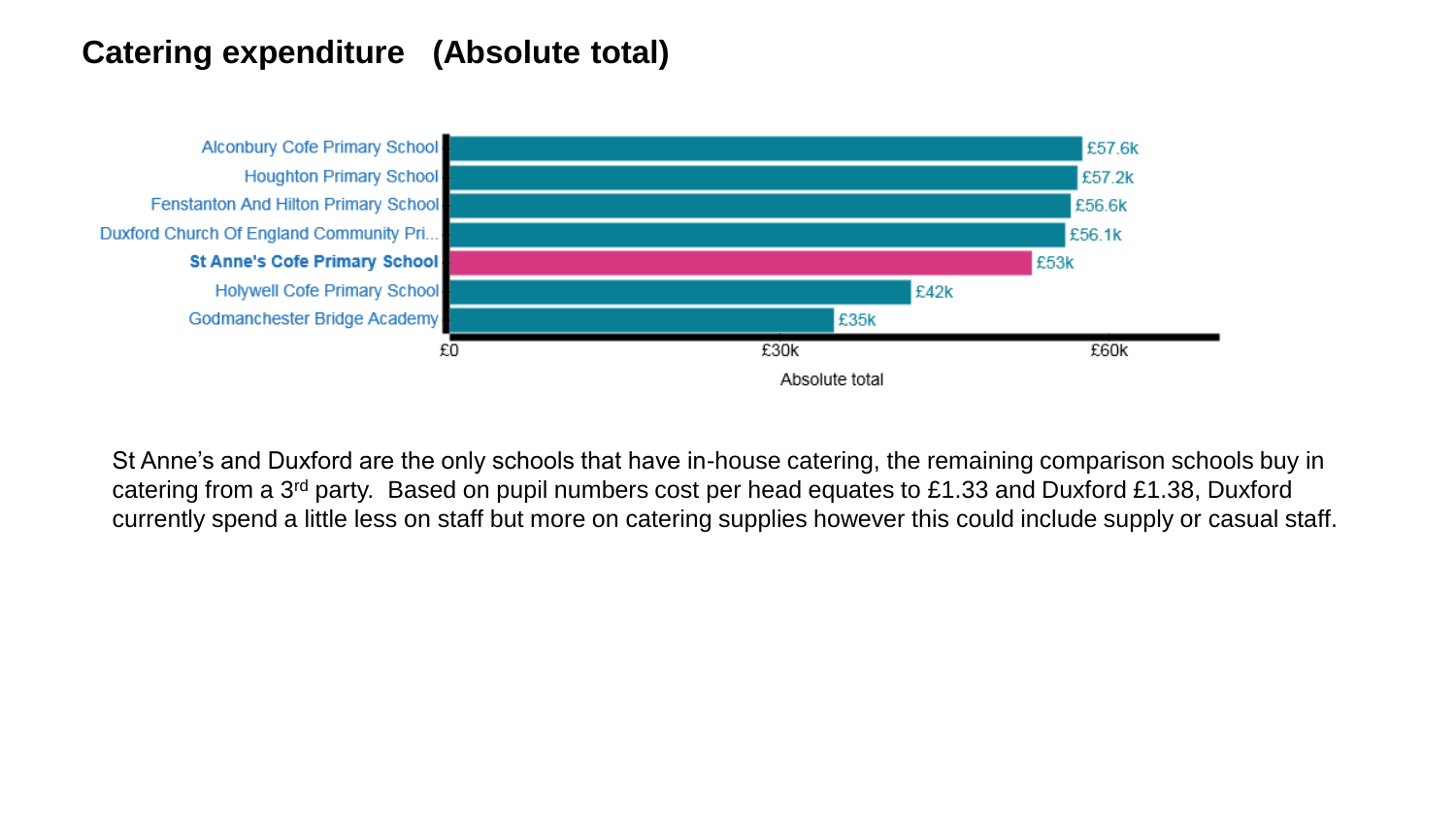### **Educational supplies (Absolute total)**



Educational supplies relate to classroom consumables such as exercise books and classroom stationery. We have implemented changes to reduce over ordering and 'squirreling' to reduce the costs and the SLT team currently place a bulk order utilising an ESPO summer delivery discount for the start of the academic year, further supplementary orders are placed by the Admin team.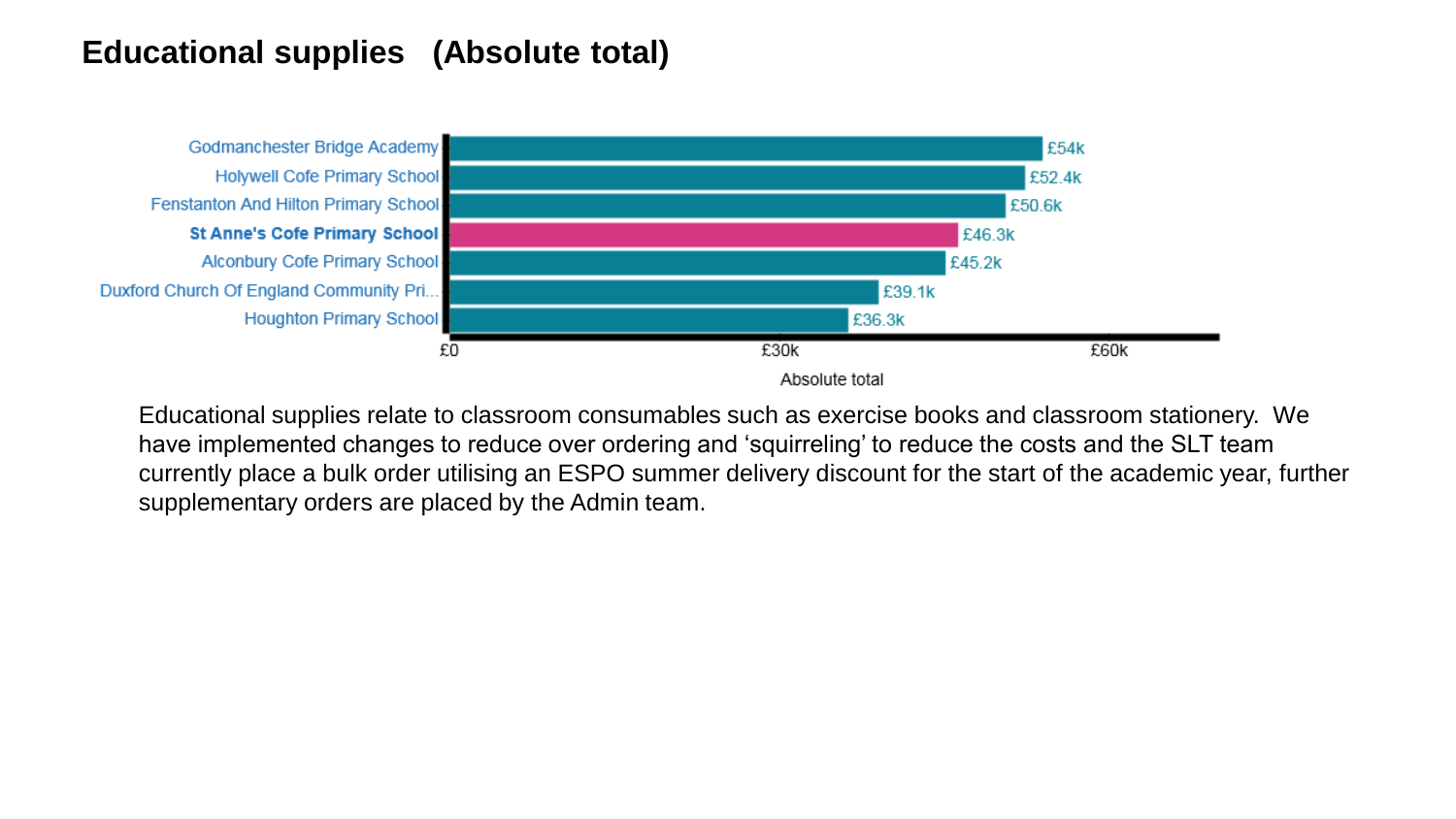### **Direct grants (Absolute total)**



This graph relates to basic pupil funding dependent on our pupil roll, interesting as only Fenstanton and Duxford have higher pupil numbers but we have the least amount of average weighted funding.